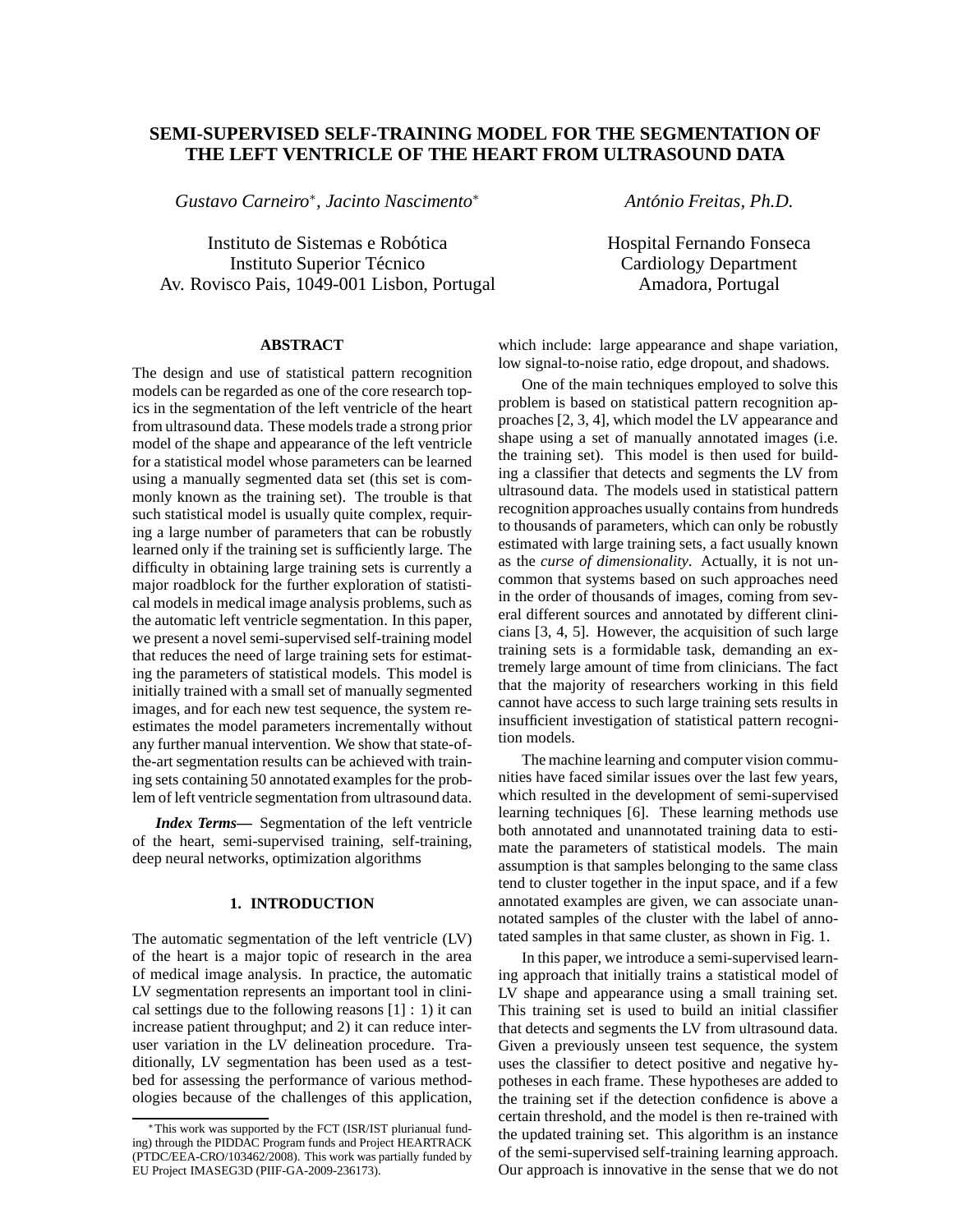

**Fig. 1**. Semi-supervised learning. The graph on the left shows the classification problem where only a small subset of the samples are labeled. The graph on the right displays the result of semi-supervised learning, where  $P(o|\mathbf{x})$  is the probability of class o given point x.

rely on a fixed set of unannotated images, which is a common assumption that helps the self-training process. Another innovation is that we relax the constraint of including only the most confident hypothesis for retraining the statistical models. The inclusion of less confident results [7] is important to expand the volume of positive and negative samples, which can lead to better generalization capabilities (Fig. 2). Moreover, we apply this semi-supervised learning approach in models based on deep learning architectures [8], which also represents an innovation of this paper. Finally, we also derive the formulation of the self-training approach.

## **2. SELF-TRAINING**

Assume that  $x \in \Re^D$  denotes the feature vector representing the data (e.g., image),  $y \in \Re^N$  represents the annotation (e.g., manual LV segmentation), the hypothesis confidence is measured with the posterior classifier  $p(\mathbf{y}|\mathbf{x})$ , and the data density is represented by  $p(\mathbf{x})$ . Self-training methods assumes that  $p(\mathbf{y}|\mathbf{x})$  and  $p(\mathbf{x})$ share parameters in order to train the classifier  $p(\mathbf{y}|\mathbf{x})$ such that annotation transitions can happen only at locations where the density of  $p(x)$  is low [6]. Similar approaches have been used successfully in other computer vision problems [9, 7, 10, 11, 12, 13].

For the derivation of our algorithm, consider that the set of training images is represented by  $\mathcal{X}$ , and  $\mathcal{Y}$ denotes the respective set of manual annotations. The goal of the self-training is to estimate the parameters  $\theta$ of the classifier  $p(y|x, \theta)$  using the annotated training set  $\{\mathcal{X}, \mathcal{Y}\}$  and a set of unannotated images  $\{\widetilde{\mathbf{x}}_i\}_{i=1..K}$ along with the probabilities of producing the respective annotations  $\{\hat{y}_i\}_{i=1..K}$  given by  $p(\tilde{y}_i|\tilde{x}_i, \theta)$ . This is summarized as [14]:

$$
\theta^* = \arg\max_{\theta} P(\mathcal{Y}|\mathcal{X}, \theta)
$$

$$
\propto \arg\max_{\theta} \log \sum_{i} f(\widetilde{\mathbf{y}}_i, \widetilde{\mathbf{x}}_i) \frac{p(\mathcal{Y}, \widetilde{\mathbf{y}}_i | \widetilde{\mathbf{x}}_i, \mathcal{X}, \theta)}{f(\widetilde{\mathbf{y}}_i, \widetilde{\mathbf{x}}_i)},
$$
(1)

where  $f(\widetilde{\mathbf{y}}_i, \widetilde{\mathbf{x}}_i) : \Re^D \times \Re^N \to \Re$  has the constraints  $\sum_i f(\tilde{\mathbf{y}}_i, \tilde{\mathbf{x}}_i) = 1$  and  $f(\tilde{\mathbf{y}}_i, \tilde{\mathbf{x}}_i) \geq 0$ . Using Jensen's inequality, we can find the following lower bound to the objective function (1):

$$
\underbrace{\sum_{i} f(\widetilde{\mathbf{y}}_i, \widetilde{\mathbf{x}}_i) \log \frac{p(\mathcal{Y}, \widetilde{\mathbf{y}}_i | \widetilde{\mathbf{x}}_i, \mathcal{X}, \boldsymbol{\theta})}{f(\widetilde{\mathbf{y}}_i, \widetilde{\mathbf{x}}_i)}_{\text{Lower Bound}} \leq \frac{\sum_{i} f(\widetilde{\mathbf{y}}_i, \widetilde{\mathbf{x}}_i) \frac{p(\mathcal{Y}, \widetilde{\mathbf{y}}_i | \widetilde{\mathbf{x}}_i, \mathcal{X}, \boldsymbol{\theta})}{f(\widetilde{\mathbf{y}}_i, \widetilde{\mathbf{x}}_i)} \qquad (2)
$$

This lower bound is easier to maximize than the original objective function (1). Therefore, we solve the following optimization problem:

$$
\theta^* = \arg \max_{\theta} \sum_{i} f(\widetilde{\mathbf{y}}_i, \widetilde{\mathbf{x}}_i) \log \frac{p(\mathcal{Y}, \widetilde{\mathbf{y}}_i | \widetilde{\mathbf{x}}_i, \mathcal{X}, \theta)}{f(\widetilde{\mathbf{y}}_i, \widetilde{\mathbf{x}}_i)}
$$
  
s.t. 
$$
\sum_{i} f(\widetilde{\mathbf{y}}_i, \widetilde{\mathbf{x}}_i) = 1, f(\widetilde{\mathbf{y}}_i, \widetilde{\mathbf{x}}_i) \ge 0.
$$
 (3)

Taking the derivative of the Lagrangian with respect to  $f(\widetilde{\mathbf{y}}_i, \widetilde{\mathbf{x}}_i)$ , we find:

$$
f(\widetilde{\mathbf{y}}_i, \widetilde{\mathbf{x}}_i) = p(\widetilde{\mathbf{y}}_i | \widetilde{\mathbf{x}}_i, \boldsymbol{\theta}). \tag{4}
$$

Hence, we can formulate an iterative algorithm comprising the following expectation (E) and maximization (M) steps:

• **E-step**:

$$
f^{(t)}(\widetilde{\mathbf{y}}_i, \widetilde{\mathbf{x}}_i) = p(\widetilde{\mathbf{y}}_i | \widetilde{\mathbf{x}}_i, \boldsymbol{\theta}^{(t-1)})
$$
(5)

,

• **M-step**:

$$
\boldsymbol{\theta}^{(t)} = \arg \max_{\boldsymbol{\theta}} \mathbb{E}_{f^{(t)}(\widetilde{\mathbf{y}}_i, \widetilde{\mathbf{x}}_i)} \left[ \log p(\mathcal{Y}, \widetilde{\mathbf{y}}_i | \widetilde{\mathbf{x}}_i \mathcal{X}, \boldsymbol{\theta}) \right]
$$
(6)

where the superscript  $(t)$  indicates the iteration index.

Therefore, we propose an iterative on-line EM algorithm (see Alg. 1), where the goal is to maximize (with respect to  $\theta$ ) and generalize (in the data space x) the model  $p(\mathbf{y}|\mathbf{x}, \theta)$  with the constraint that there are no transitions of  $p(y|x, \theta)$  on high density regions of  $p(x)$ . Both the generalization goal and the constraint are achieved by incrementally incorporating in the training set examples  $(\tilde{\mathbf{x}}_i, \tilde{\mathbf{y}}_i)$  that produced  $p(\widetilde{\mathbf{y}}_i|\widetilde{\mathbf{x}}_i,\boldsymbol{\theta}) \geq \gamma$ , where  $\gamma > 0$  is a free variable. It is important to note that similar self-training algorithms use a fixed set of unannotated images, which is different from our problem since the test images are dynamically provided when a new sequence is given for the system to process. Using a fixed set of unannotated images, the heuristic for introducing new "annotated" data is to select the cases  $\{(\widetilde{\mathbf{y}}_i, \widetilde{\mathbf{x}}_i)\}\$  where  $p(\widetilde{\mathbf{y}}_i | \widetilde{\mathbf{x}}_i, \boldsymbol{\theta}^{(t-1)})$  are the highest. However, in our case this heuristic does not work well because if we select only the cases where the classifier is confident, the system may generalize poorly because it can reject too many true positive samples [7]. On the other hand, low values of  $\gamma$  can induce high false positive rates. Therefore, finding the optimal value for  $\gamma$  requires the study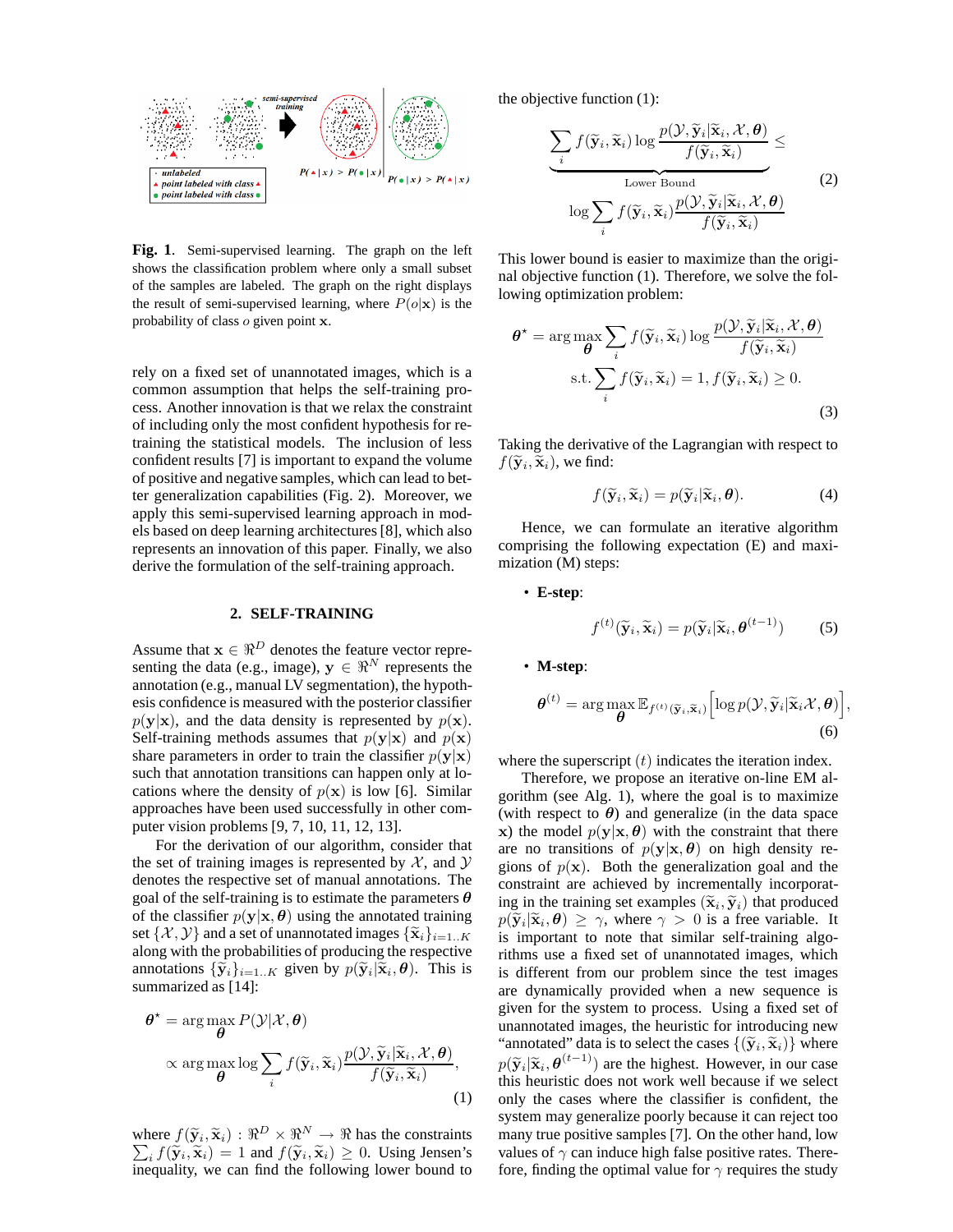

**Fig. 2**. Heuristic for selecting unannotated samples for one of the classes represented by y. The threshold  $\gamma$  is important for the evolution of the semi-supervised learning since the samples  $\tilde{\mathbf{x}}$  such that  $p(\tilde{\mathbf{y}} = 1|\tilde{\mathbf{x}}) > \gamma$  will be labeled with  $\widetilde{\mathbf{y}} = 1$ , and otherwise will receive the label  $\widetilde{\mathbf{y}} = 0$ . Notice that the transition of the classifier becomes smoother as more unlabeled data are labeled and used for new training rounds.

of such trade offs (see Fig. 2). In Sec. 5, we provide an empirical study of the influence of the threshold  $\gamma$  on the performance of the system.

There are three important points to discuss in Alg 1. The first point is that  $\boldsymbol{\theta}^{(0)}$  is obtained from the maximization of  $p(\mathcal{Y}|\mathcal{X}, \theta)$  using the annotated training data only. Hereafter, we denote the training process to estimate  $\boldsymbol{\theta}^{(0)}$  as *supervised*, and the training for  $\boldsymbol{\theta}^{(t)}$ for  $t > 0$  as *semi-supervised* (in the sense that unannotated samples will be incorporated in the learning scheme). The second is that we select the samples to be included in the training set by sampling a Gaussian mixture model (7) and taking  $\widetilde{\mathbf{x}}_i$  (with annotation  $\widetilde{\mathbf{y}}_i$ ) with probability  $p(\widetilde{\mathbf{y}}_i | \widetilde{\mathbf{x}}_i, \boldsymbol{\theta}^{(t-1)}) \times \mathcal{N}(\widetilde{\mathbf{y}}_i, \Sigma)$ , where  $\mathcal{N}(\mu, \Sigma)$  is the Gaussian probability density function with mean  $\mu$  and covariance  $\Sigma$  (we set  $\Sigma$  to be  $10^{-3} \times I$ ,

| Algorithm 1 Iterative on-line EM |  |  |
|----------------------------------|--|--|
|----------------------------------|--|--|

1: **for**  $t = 1:T$  **do** 

2: E-STEP: Sample

$$
(\widetilde{\mathcal{Y}}, \widetilde{\mathcal{X}}) \sim \sum_{i} p(\widetilde{\mathbf{y}}_i | \widetilde{\mathbf{x}}_i, \boldsymbol{\theta}^{(t-1)}) \times \mathcal{N}(\widetilde{\mathbf{y}}_i, \Sigma) \quad (7)
$$

3:  $\widetilde{\mathcal{Y}} = \mathcal{Y} \cup \widetilde{\mathcal{Y}}$ ,  $\widetilde{\mathcal{X}} = \mathcal{X} \cup \widetilde{\mathcal{X}}$ <br>4: M-STEP: M-STEP: maximize $_{\boldsymbol{\theta}^{(t)}} p(\widetilde{\mathcal{Y}} | \widetilde{\mathcal{X}}, \boldsymbol{\theta})$ subject to: (for all  $(\widetilde{\mathbf{y}}_i, \widetilde{\mathbf{x}}_i) \in (\widetilde{\mathcal{Y}}, \widetilde{\mathcal{X}})$ )

$$
p(\widetilde{\mathbf{y}}_i | \widetilde{\mathbf{x}}_i, \boldsymbol{\theta}^{(t-1)}) \ge \gamma
$$
  

$$
\sum_i p(\widetilde{\mathbf{y}}_i | \widetilde{\mathbf{x}}_i, \boldsymbol{\theta}^{(t-1)}) = 1
$$
 (8)

5: if  $\|\boldsymbol{\theta}^{(t)} - \boldsymbol{\theta}^{(t-1)}\|_2 \leq \epsilon$  then STOP iterations. 6: **end for**



**Fig. 3**. Original training image (top left) with the manual LV segmentation in yellow line and star markers (top middle) with the rectangular patch representing a canonical coordinate system for the segmentation markers. The top-right image shows the reference patch with the base and apical points highlighted and located at their canonical locations within the patch (these points are used to define the rigid transform of the patch). The images on the second and third rows display several positive and negative patches (respectively) used to train the rigid classifier.

with I the identity matrix). In this work, the number of samples drawn from (7) is the same as the size of the training set  $|\{\mathcal{X}, \mathcal{Y}\}|$ . The third point, which we provide more details in the next section, is that the classifier  $p(\mathbf{y}|\mathbf{x}, \boldsymbol{\theta})$  is based on deep learning methods. Note that in Alg. 1,  $T$  denotes the maximum number of iterations, which is set to 100.

## **3. SEGMENTING THE LEFT VENTRICLE USING DEEP LEARNING METHODS**

The classifier  $p(y|x, \theta)$  is based on deep neural networks [8], which is a type of deep learning classifier. Deep neural networks have been recently explored by Carneiro et al. [2], who showed that this classifier can achieve state-of-the-art LV segmentation results with 400 annotated training images. This is remarkable because this training set has an order of magnitude less training images than other segmentation approaches based on discriminative classifiers [3, 4, 5]. Moreover, contrary to boosting classifiers [9, 7, 11, 12, 13], the adaptation of deep belief networks from a batch to an on-line learning is straightforward.

Consider that  $y = [s_j]_{j=1..N}$  represents the vector of key-points  $s_j \in \Re^2$  for the LV segmentation of an ultrasound image  $I$ . The annotated training set is denoted by  $\mathcal{D} = \{ (I, \vartheta, \mathbf{y})_i \}_{i=1..M}$ , with LV images  $I_i$ , the respective manual annotation  $y_i$  and the parameters of a rigid transformation  $\vartheta_i \in \Re^5$  (position  $\mathbf{p} \in \Re^2$ , orientation  $\xi \in [-\pi, \pi]$ , and scale  $\sigma \in \Re^2$ ) that aligns rigidly the annotation points to a canonical coordinate system (see Fig.3). Our objective is to find the LV contour with the following decision function:

$$
\mathbf{y}^* = \mathbf{E}\left[\mathbf{y}|I, c=1, \mathcal{D}\right] = \int_{\mathbf{y}} \mathbf{y} p(\mathbf{y}|I, c=1, \mathcal{D}) d\mathbf{y},\tag{9}
$$

where  $c = 1$  is a random variable indicating the pres-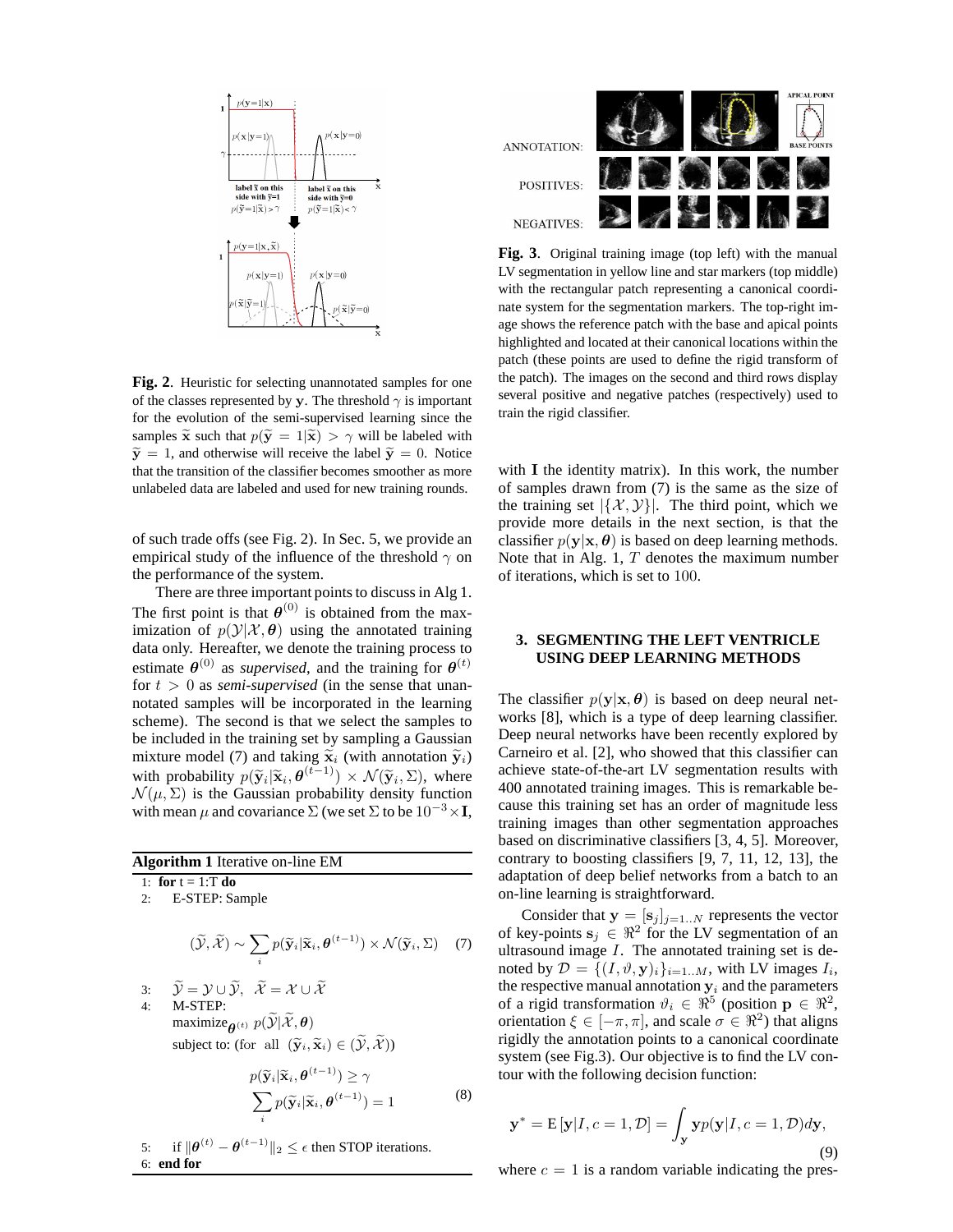



a) lines perpendicular to (b) intensity value profiles annotation points with the dot at center

representing the LV contour location

**Fig. 4**. Intensity value profiles (from inside to outside the LV) of the lines drawn perpendicularly to annotation points. Those intensity profiles and respective LV contour location are used to train the regressor of the non-rigid classifier. Figure from [2].

ence of LV in image I. Eq. 9 can be expanded using

$$
p(\mathbf{y}|I, c = 1, \mathcal{D}) =
$$

$$
\int_{\vartheta} p(\mathbf{y}|\vartheta, I, c = 1, \mathcal{D}) p(\vartheta | I, c = 1, \mathcal{D}) d\vartheta.
$$
 (10)

The first right-hand side term in (10), representing the non-rigid part of the detection, is defined as follows:

$$
p(\mathbf{y}|\vartheta, I, c = 1, \mathcal{D}) = \prod_{i} p(\mathbf{s}_i|\vartheta, I, c = 1, \mathcal{D}), \quad (11)
$$

where  $p(\mathbf{s}_i|\vartheta, I, c = 1, \mathcal{D})$  represents the probability that the point  $s_i$  is located at the LV contour. Assuming that  $\psi$  denotes the parameter vector of the classifier for the non-rigid contour, we compute

$$
p(\mathbf{s}_i|\vartheta, I, c = 1, \mathcal{D}) =
$$

$$
\int_{\psi} p(\mathbf{s}_i|\vartheta, I, c = 1, \mathcal{D}, \psi) p(\psi|\mathcal{D}) d\psi.
$$
 (12)

In practice, we run a maximum a posteriori learning procedure to estimate the model parameters [2], which produces  $\psi_{MAP}$ , meaning that in the integral (12) we have  $p(\psi|\mathcal{D}) = \delta(\psi - \psi_{MAP})$ , where  $\delta(.)$  denotes the Dirac delta function. Also, instead of computing the probability  $p(\mathbf{s}_i|\theta, I, c = 1, \mathcal{D})$ , we train a regressor that indicates the most likely edge location (Fig.4); this roughly means that  $p(\mathbf{s}_i|\vartheta, I, c = 1, \mathcal{D}) =$  $\delta(\mathbf{s}_i - \mathbf{s}_i^r(\vartheta, I, c = 1, \mathcal{D}))$ , with  $\mathbf{s}_i^r(.)$  being the regressor result for the  $i^{th}$  contour point.

The second right hand side term in (10) represents the rigid detection, which is denoted as

$$
p(\vartheta|I, c=1, \mathcal{D}) = \mathcal{Z}p(c=1|\vartheta, I, \mathcal{D})p(\vartheta|I, \mathcal{D})
$$
\n(13)

where  $\mathcal Z$  is a normalization constant,  $p(\vartheta | I, \mathcal D)$  is a prior on the parameter space, and

$$
p(c=1|\vartheta, I, \mathcal{D}) = \int_{\rho} p(c=1|\vartheta, I, \mathcal{D}, \rho) p(\rho|\mathcal{D}) d\rho,
$$
\n(14)

with  $\rho$  being the vector of classifier parameters, which is estimated through a maximum a posteriori learning procedure [2], producing  $\rho_{MAP}$ . This means that in (14)  $p(\rho|\mathcal{D}) = \delta(\rho - \rho_{\text{MAP}}).$ 



**Fig. 5**. First images of a subset of the sequences used as training and test sets.

## **4. SELF-TRAINING AND DETECTION PROCEDURES**

In this section, we first introduce the training and test sets, the manual annotation protocol, and then we explain the self-training and detection procedures.

We have two sets of annotated data. The first set contains 400 ultrasound images of the left ventricle of the heart, which have been taken from 12 sequences (12 sequences from 12 healthy subjects with no overlap), where each sequence contains an average of 34 annotated frames. Let us denote this set as  $D$ . This set contains images using the apical two and four-chamber views. The second set, used exclusively for testing, contains two sequences of 80 images, where each sequence has 40 annotated images (2 sequences from 2 healthy subjects with no overlap). This set is denoted by  $T$  with sequences  $A$  and  $B$ . Note that there is no overlap between subjects in sets  $D$  and  $T$ . We worked with one cardiologist, who annotated all images in the database (i.e., sets  $D$  and  $T$ ). The first image of two sequences from  $D$  and two sequences from  $T$  are shown in Fig. 5.

For the manual annotation, the experts could use any number of points to delineate the LV, but they had to explicitly identify the base and apical points in order for us to determine the rigid transformation between each annotation and the canonical location of such points in the reference patch (see Fig. 3). This vector of points was then interpolated and the final contour has a fixed number of points  $N$  with the same distance between points [15].

For the training procedure, consider that the parameters of the discriminative classifier  $p(\mathbf{y}|\mathbf{x}, \boldsymbol{\theta})$  presented in (1) consists of the parameters  $\rho$  and  $\psi$  of the rigid (14) and non-rigid (12) classifiers, respectively, as follows:  $\theta = [\rho, \psi]$ . This classifier is initially trained (*supervised* training) with a subset of  $D$  (in this paper, we consider subsets of sizes {2, 6, 10, 20, 50, 100, 200} that are formed by uniformly sampling  $D$ ) to maximize  $p(\mathcal{Y}|\mathcal{X}, \theta)$  [2], which builds  $\bm{\theta}^{(0)} = [\rho^{(0)}_{\text{MAP}}, \psi^{(0)}_{\text{MAP}}]$  (for each subset) in Alg. 1. Given a test sequence in  $T$  the classifier is iteratively trained (*semi-supervised* training) using the detection results from the previous time instant  $t - 1$ , according to the description of Alg. 1.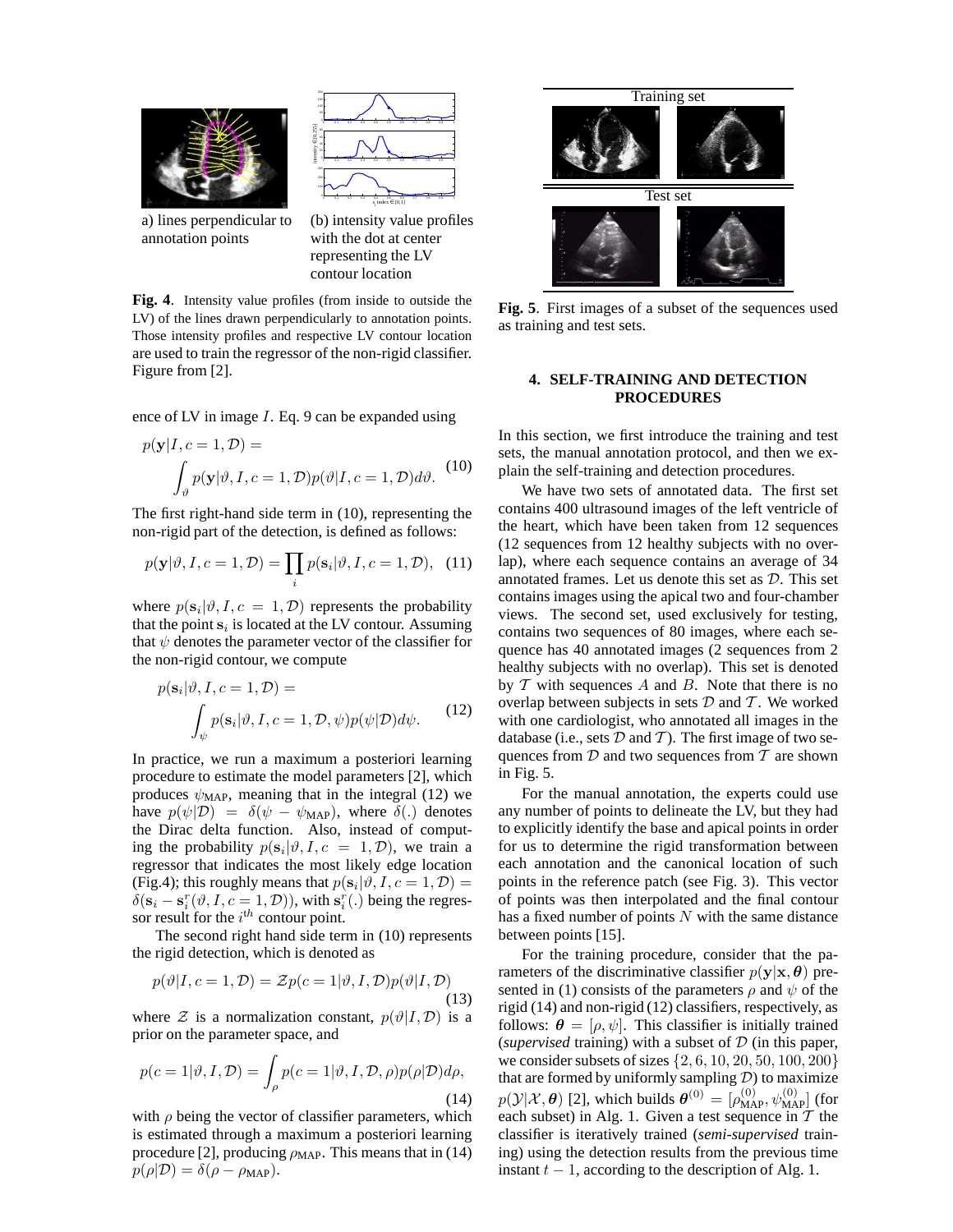

**Fig. 6**. Convergence of the deep belief network parameters for each one of the classifiers by computing the average of the absolute difference of the weights between on-line learning iterations. The legend shows the number of images used during supervised training of the classifier (using only the initial training set).

For the training of the rigid classifier, we build an image scale space  $L(\mathbf{p}, \sigma) = \mathcal{N}(\mathbf{p}, \sigma) * I(\mathbf{p})$ , where  $\mathcal{N}(\mathbf{p}, \sigma)$  is the Gaussian kernel,  $*$  is the convolution operator,  $I(\mathbf{p})$  is the input image,  $\sigma$  is the image scale parameter, and p is the image coordinate. Three separate classifiers (14) are trained; one for each scale  $\sigma =$  $\{4, 8, 16\}$  (the values and number of scales were determined based on cross validation of the initial training set at iteration  $t = 0$ ). The positive and negative training sets are defined based on a scale-dependent margin  $m_{\sigma}$  that increases by a factor of two after each octave. Positives for  $L(\mathbf{p}, \sigma)$  are randomly generated *inside* the range  $[\vartheta - m_{\sigma}/2, \vartheta + m_{\sigma}/2]$ , and negatives are randomly generated *outside* the range  $[\vartheta - m_{\sigma}, \vartheta + m_{\sigma}],$ where  $\vartheta$  is the parameter vector representing the rigid transformation of the LV annotation. The non-rigid regressor (12) is trained at  $\sigma = 4$ , where each training sample is a line of 41 pixels of length extracted perpendicularly from the LV contour points (see Fig. 4) and the label to learn is the pixel index in  $\{1, ..., 41\}$  that is closest to the LV contour. A cross-validation procedure using 20% of the initial training set for validation is used to estimate the following parameters: 1) number of nodes per layer of regressor network; 2) number of nodes per layer of the classifier networks; and 3) the prior distribution  $p(\vartheta | I, \mathcal{D})$  used in (13). Fig. 6 displays the evolution of the average of  $\|\boldsymbol{\theta}^{(t)} - \boldsymbol{\theta}^{(t-1)}\|_2$ as a function of the iteration parameter  $t$  for the rigid classifier (14) at scales  $\sigma \in \{4, 8, 16\}$  and non-rigid classifier (12) at  $\sigma = 4$ . It is worth noticing that as the number of initial training images increases, the convergence of the semi-supervised training improves.

The detection procedure consists of running the rigid classifier at scale  $\sigma = 16$  on the  $K_{\text{coarse}}$  initial hypotheses [2] (here,  $K_{\text{coarse}} = 1000$ ), by sampling the random distribution  $p(\vartheta | I, \mathcal{D})$  from (13). From this detection, cluster the hypotheses (using kmeans algorithm) and select the top  $K_{\text{fine}}$  clusters (here,  $K_{\text{fine}} = 10$ ) in terms of the best hypothesis within each cluster [2]. Then run the rigid classifier at scale  $\sigma = 8$  on these hypotheses and repeat the procedure for scale  $\sigma = 4$ . Finally, run the model represented by (10) over the final top  $K_{\text{fine}}$  hypotheses. Note that we substitute the integral in (9) for an average over the top  $K_{\text{fine}}$ hypotheses weighted by  $p(\mathbf{y}|I, c = 1, \mathcal{D})$ . The final segmentation contour points are then projected to the principal component analysis (PCA) space built with the respective subset of the training set  $D$ . The PCA space transforms the 41-dimensional vector (representing the contour) to a 5-dimensional vector, which is back projected onto the original contour space, producing a less noisy final contour [2].

## **5. EXPERIMENTS**

In this section, we show empirical evidence of the importance of two key parameters in the self-training Algorithm 1, which are: 1)  $\gamma$ , and 2) the number of images used to estimate  $\boldsymbol{\theta}^{(0)}$ . We also compare quantitatively the performance of the supervised and semisupervised methods. Furthermore, we compare our results to state-of-the-art LV detectors recently proposed by Carneiro et al. [2], by Comaniciu et al. [3, 4] and by Nascimento et al. [16]. The performance of the detectors is assessed by comparing the contour estimates with manual reference contours (see Sec. 4) using the error measures defined below.

## **5.1. Error Measures**

In this section we describe the following error measures used for the evaluation of our algorithm: average error (AV) [16], Hausdorff distance (HDF) [18], Hammoude distance (HMD) (also known as Jaccard distance) [17], and mean absolute distance (MAD) [19].

Let  $y_1 = [s_i^{\top}]_{i=1..N}$ , and  $y_2 = [t_i^{\top}]_{i=1..N}$ , with  $s_i, t_i \in \Re^2$ , be two vectors of points representing the estimated and reference LV contours, respectively. The smallest distance from a point  $s_i$  to the curve  $y_2$  is

$$
d(\mathbf{s}_i, \mathbf{y}_2) = \min_j ||\mathbf{t}_j - \mathbf{s}_i||_2, \tag{15}
$$

which is known as the distance to the closest point (DCP). The average error between the vectors  $y_1, y_2$ is

$$
d_{\rm AV}(\mathbf{y}_1, \mathbf{y}_2) = \frac{1}{N} \sum_{i=1}^{N} d(\mathbf{s}_i, \mathbf{y}_2).
$$
 (16)

The Hausdorff distance between both sets is defined as the maximum of the DCPs between the two curves

$$
d_{\text{HDF}}(\mathbf{y}_1, \mathbf{y}_2) = \max\left(\max_i \{d(\mathbf{s}_i, \mathbf{y}_2)\}, \max_j \{d(\mathbf{t}_j, \mathbf{y}_1)\}\right). (17)
$$

The Hammoude distance is defined as follows [17]:

$$
d_{\rm HMD}(\mathbf{y}_1, \mathbf{y}_2) = \frac{\#((R_{\mathbf{y}_1} \cup R_{\mathbf{y}_2}) - (R_{\mathbf{y}_1} \cap R_{\mathbf{y}_2}))}{\#(R_{\mathbf{y}_1} \cup R_{\mathbf{y}_2})},
$$
(18)

where  $R_{y_1}$  represents the image region delimited by the contour  $y_1$  (similarly for  $R_{y_2}$ ), and  $\#(.)$  denotes the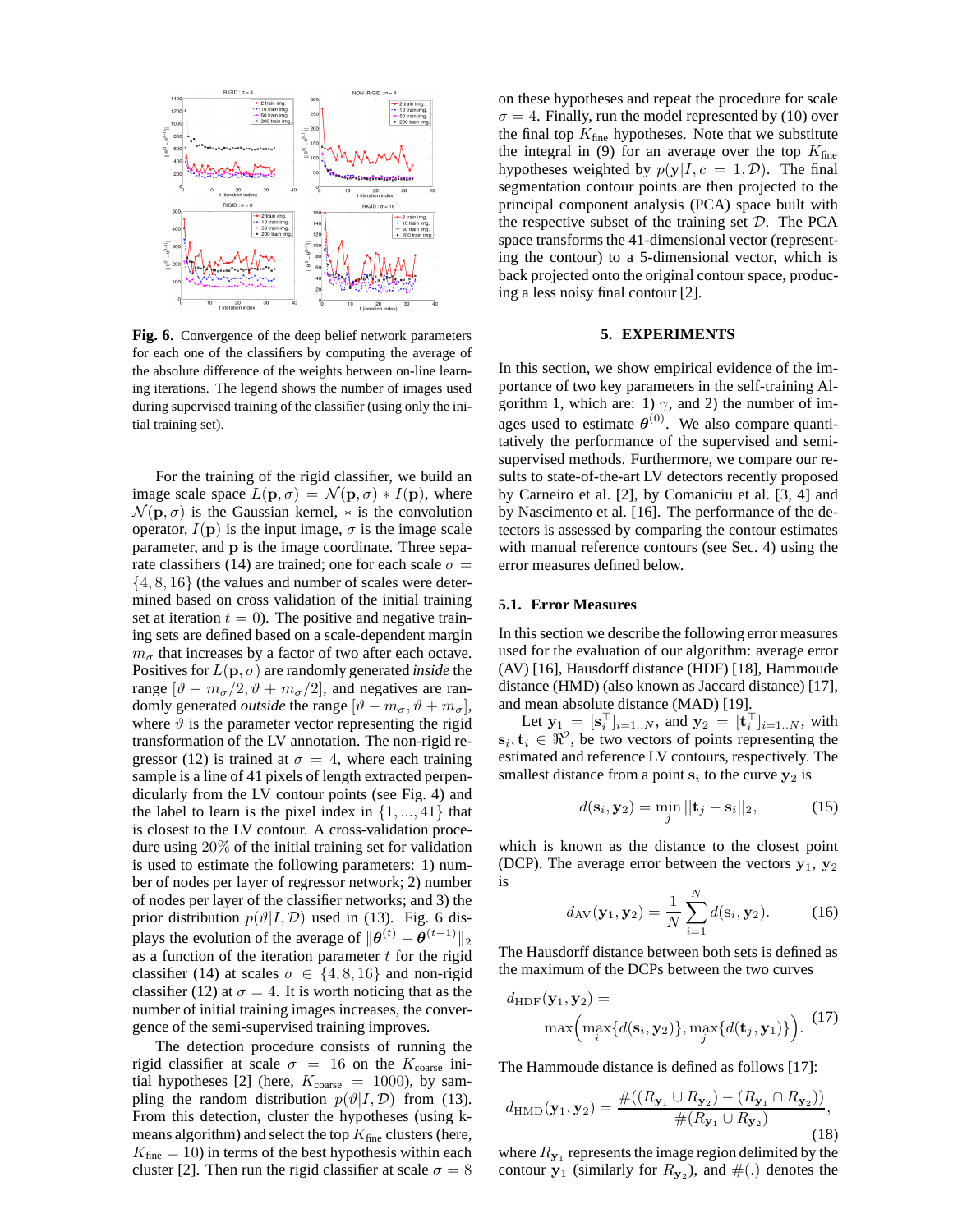

**Fig. 7**. Error measures (17) and (18) as a function of the initial training set size (the error measure is denoted on the vertical axis). Each curve represents the performance of the semisupervised training using different values for  $\gamma$  in Alg. 1.

number of pixels within the region described by the expression in parenthesis. The error measure MAD [20] is defined as follows:

$$
d_{\text{MAD}}(\mathbf{y}_1, \mathbf{y}_2) = \frac{1}{N} \sum_{i=1}^{N} ||\mathbf{s}_i - \mathbf{t}_i||_2.
$$
 (19)

Note that MAD is defined between corresponding points (i.e., we do not use the DCP in this case).

Figure 7 uses  $T(A)$  (i.e., the sequence A of the test set  $T$ ) to show how the error measures (17) and (18) vary as a function of  $\gamma$ . Recall that each initial training set is formed by sampling  $D$  uniformly to collect subsets of sizes  $S = \{2, 6, 10, 20, 50, 100, 200\}.$ The results in Fig. 7 are shown using the following two curves: 1) the solid blue curve shows the average and standard deviation results for all initial training sets with less than 50 training images; and 2) the dashed red curve displays the results using initial training sets with at least 50 training images. Notice that for initial training sets with less than 50 training images,  $\gamma = 1 \times 10^{-20}$  produces the smallest errors, while for larger training sets,  $\gamma = 1 \times 10^{-6}$  leads to smaller errors. Therefore, in the experiments below, we set  $\gamma = 1 \times 10^{-20}$  for initial training sets with less than 50 images and  $\gamma = 1 \times 10^{-6}$ , otherwise.

The final experiment shows how the semi-supervised training method improves the performance of the system initially trained with small training sets (this initial system is labeled 'Supervised'). We also compare the results with the performance of the following methods: 1) the supervised training method of Carneiro et al. [2] that uses 400 training images; 2) the supervised training approach by Georgescu et al. [4] that uses thousands of training images; and 3) the model-based method by Nascimento et al. [16] that does not use any training set, but requires elaborate strategies for producing the initial guess for the optimization function. For this experiment, we build three different training sets of sizes in  $S$  and show the results using mean and standard deviation for each error measure (Fig. 8). Compared to the supervised training, note that the proposed semi-supervised learning reduces both the mean



**Fig. 8**. Comparison of the performance of the proposed semi-supervised method and the supervised approach using the error measures (15)-(19) (each row represents one error measure, and each column denotes a different test sequence). We also show the detection results on the same test sets of the supervised training methods [2] and [4] and the unsupervised model-based method [16].

and the standard deviation for most of the error measures. In general, the semi-supervised approach starts producing state-of-the-art results with initial training sets containing 50 images, but notice that for sequence  $T(A)$  the system shows competitive results with initial training sets containing only 6 images. Figure 9 displays two cases showing the improvement provided by semi-supervised learning.

## **6. DISCUSSION AND CONCLUSIONS**

In this paper, we presented a novel semi-supervised self-training methodology applied to the segmentation of the left ventricle of the heart from ultrasound data. The novelties reside in the formulation of the selftraining algorithm that keeps adding training images as frames of a new test sequence are presented to the system. This means that the initial set of annotated and unannotated training images is not fixed, which